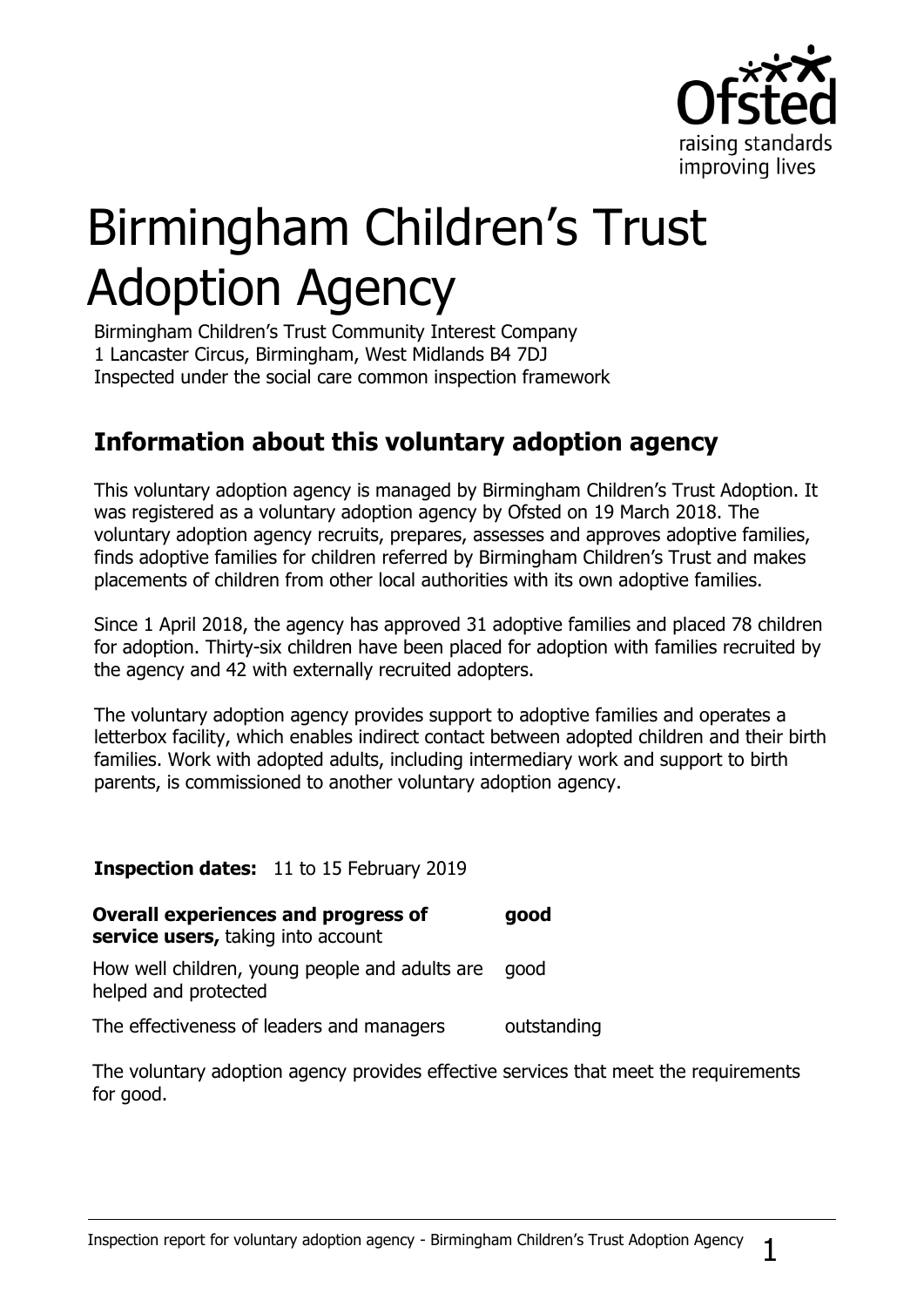

**Date of previous inspection:** first inspection

**Overall judgement at last inspection**: n/a

**Enforcement action since last inspection:** n/a

## **Key findings from this inspection**

This voluntary adoption agency is good because:

- Highly skilled staff provide an individualised service across a range of adoption and adoption support services. They are passionate about their work and committed to providing the best service to adopted children and their adopted families.
- The agency recruits, assesses, prepares and trains prospective adopters well. This means that the adopters are well equipped to parent the children they go on to adopt and to provide them with stable and nurturing homes.
- The agency uses research to inform and understand the behaviours and responses of children to trauma, loss and attachment. This provides adoptive parents with an enhanced understanding of the impact of early trauma on their children's behaviour and emotions.
- Staff carefully match children with adopters. As a result, despite the complex issues involved in many placements, there are few adoption breakdowns.
- Staff deliver a range of training to adopters that is appropriate to their needs. This helps adopters to parent children in a therapeutic manner, to understand the complex needs that they may have and to meet children's needs as they grow and develop.
- The agency provides creative and proactive adoption support. Adoptive families and their children benefit significantly from this because it helps children develop and thrive in their families.
- The leadership and management of the agency are innovative and inspirational. Effective monitoring means that there is a focus on the development of the service and improving the quality of staff practice. This enables the agency to continue to improve.

The voluntary adoption agency's areas for development:

- Children do not receive information about post-adoption support services.
- Staff knowledge of radicalisation and child sexual exploitation is limited. Consequently, they are unable to give up-to-date safeguarding guidance to their adoptive families.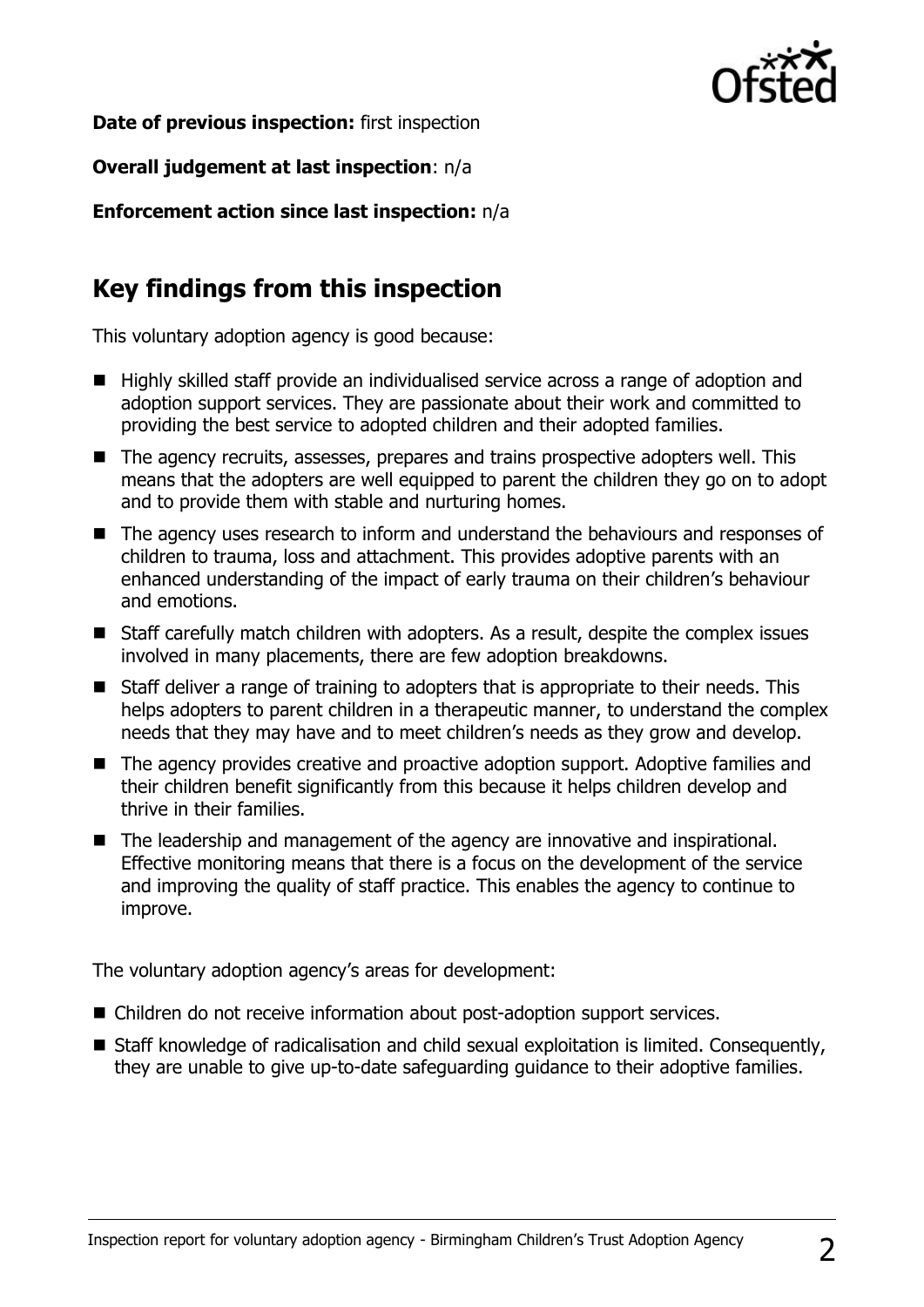

## **What does the voluntary adoption agency need to do to improve?**

### **Recommendations**

- Ensure that the Children's Guide to adoption support services is provided to the child by the adoption agency. Ensure the guide is appropriate to the child's age and understanding and includes a summary of what the service sets out to do for children and is given to all children and/or their representatives. (National minimum standard 18.6)
- Ensure that the learning and development programme is evaluated for effectiveness at least annually and if necessary is updated. (National minimum standard 23.2)

Specifically, ensure that staff are aware of current safeguarding issues, for example radicalisation and child sexual exploitation awareness.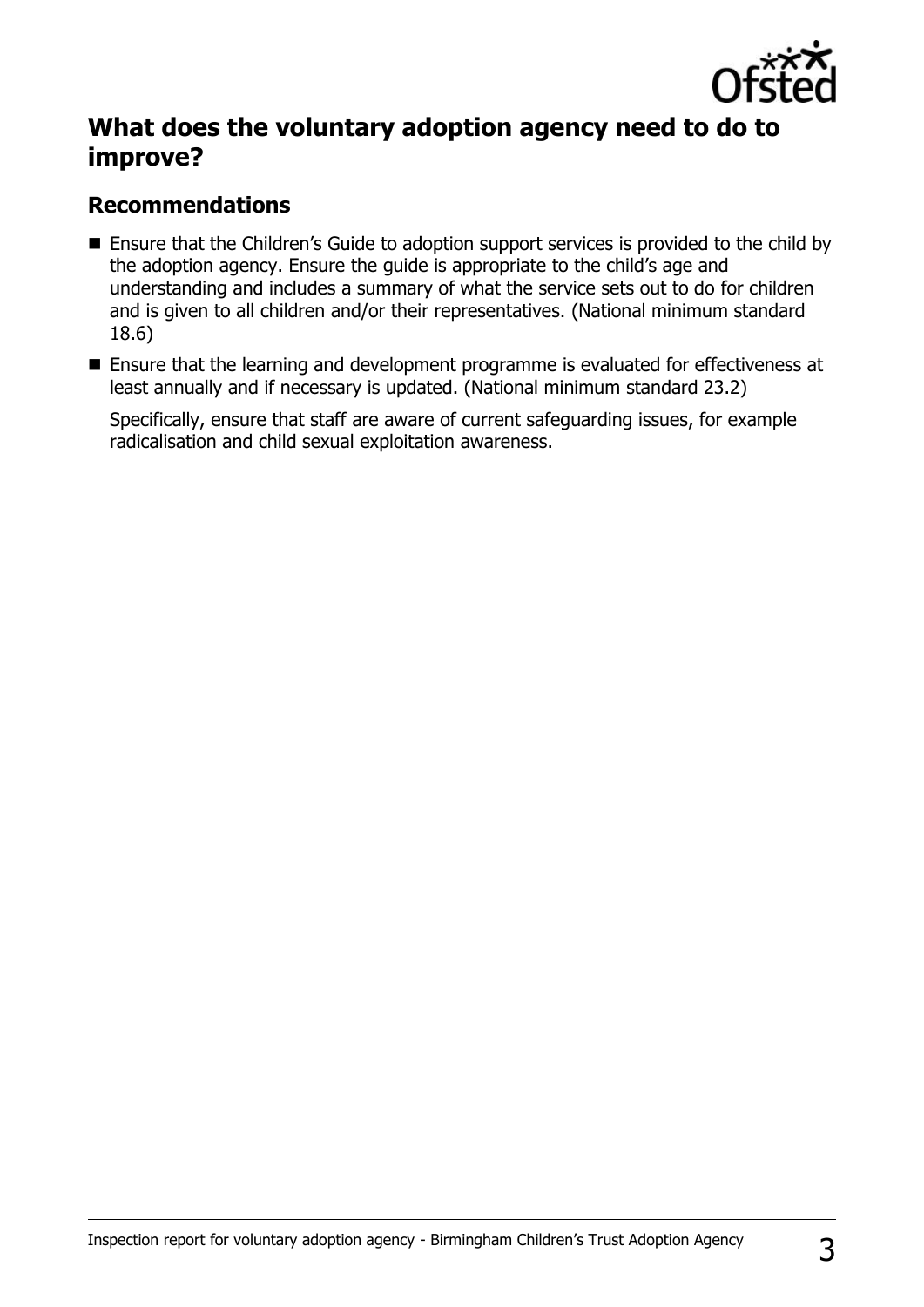

## **Inspection judgements**

#### **Overall experiences and progress of service users: good**

Warm, welcoming and knowledgeable managers and staff respond well to people who are considering adoption. This approach puts potential adopters at ease. Information evenings are informative, with good written information provided to people who attend. Staff continue to develop different marketing methods to promote the service and recruit adopters to ensure that the service recruits the families it needs.

The timeliness of the assessment and preparation of adopters is improving. Assessments consider applicants' motivation, suitability, aptitudes and resilience thoroughly. The preapproval training and preparation processes help applicants to understand the challenges that they may face and the strategies and support that are available to them. Adopters describe preparation training as 'a fantastic experience', 'very comprehensive' and very 'informative'. The training modules cover a range of topics, including attachment disorder and the power of play, which adopters find simulating and thought provoking. As a result, assessments are thorough, and people are well prepared to adopt.

The agency's staff work effectively with children's placing social workers. Adoption team members are linked with area social work teams to promote early permanence planning and assist with, and advise on, the work necessary to fulfil these plans. Effective joint working means that adopters are linked with children without delay. In the last year, staff have matched most adopters with a child/children within a few months of their approval. When approved adopters are waiting for a child/children to be placed with them, managers have a good understanding of the reasons why.

The linking and matching of children with their future adoptive families is effective. Children are well prepared for adoption, even if this work means that it takes longer to make the adoptive placement. The agency uses 'bump into' meetings and life-appreciation days well, and these are highly valued by adopters. Staff sensitively manage introductions and the voice of the child is reflected well throughout this work. Staff support adopters to understand and use well-researched practice that considers children's sensory needs to facilitate their smooth transition into their new family. This care in the matching and making of placements helps to ensure that children achieve stability, and disruptions are rare. When disruptions do occur, managers ensure that they are subject to rigorous analysis to identify learning and inform practice development.

The agency's staff work effectively with children's social workers to ensure that life story books are made available to children and their adoptive families in a timely manner. This commitment to ensuring that life story work is undertaken helps children to have information about themselves and their origins to refer to as they grow up.

Children build trusted and secure relationships with their adoptive parents. They make significant progress in a relatively short time. From troubled early lives, children settle, begin to develop attachments and improve their confidence and their general health and well-being.

The agency's social workers are particularly skilled at supporting schools to meet children's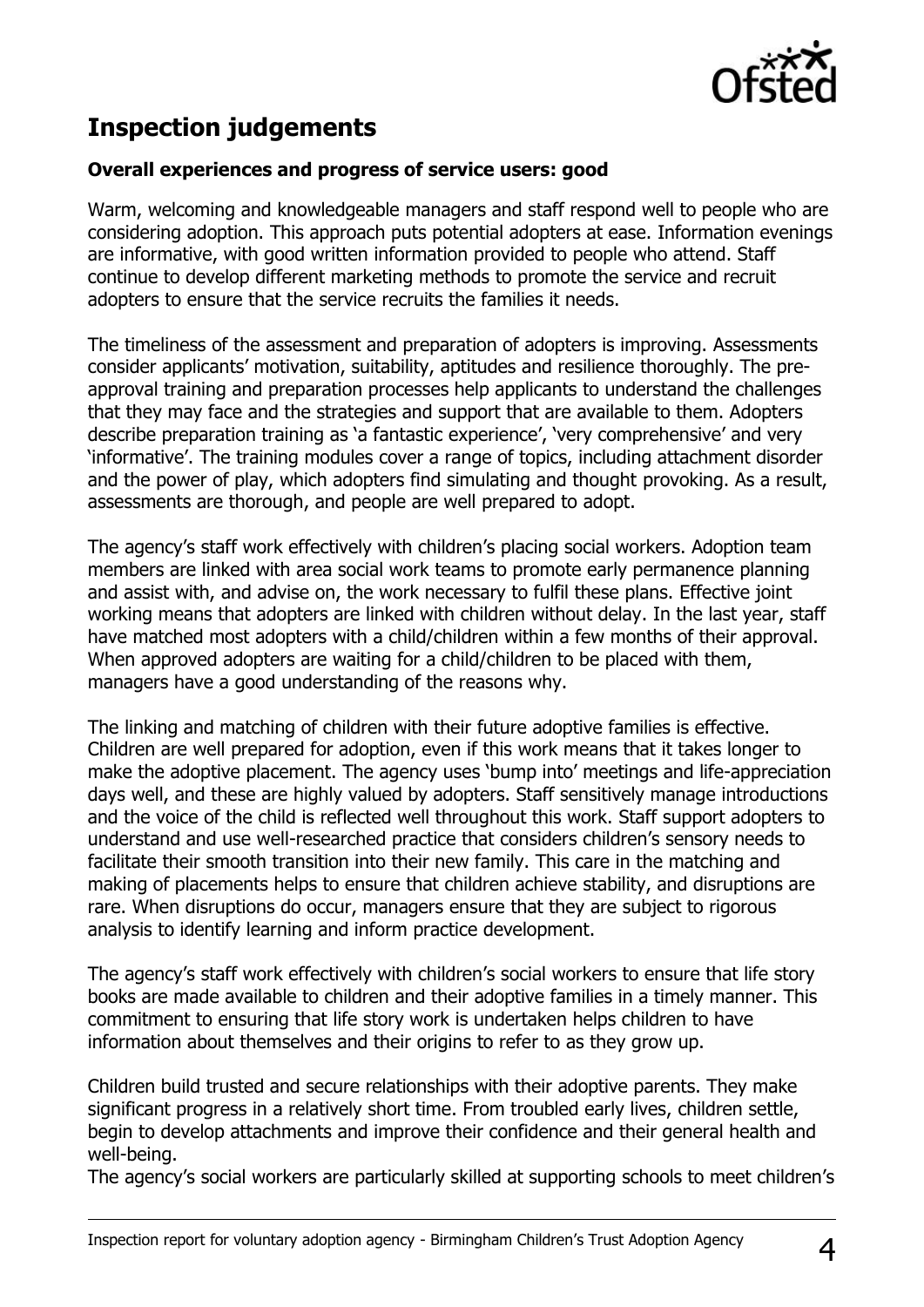

needs. They work well with the virtual school head and designated teachers to raise their awareness of the needs of adopted children in the city. Individual staff provide training in schools to help teachers and pastoral staff to understand attachment issues and how best to respond to the challenges that children may face in school. This is effective, with children engaging well with school and pre-school learning opportunities. Adopters are particularly positive about this aspect of support for their children. One adopter commented that without the actions of the agency's staff, '[My child] would have potentially been excluded had [Name of worker] not provided that link and support.'

Children's voices are at the forefront of practice. Their views are evident in case recording, as is their involvement in their adoption plan, attachment support plans and post-adoption contact arrangements. However, managers and staff have failed to ensure that children receive appropriate information about adoption support services. Managers have recognised this shortfall and have plans to develop a guide with assistance from members of a newly formed teen group.

The agency has developed a systemic, theoretical and proactive approach to adoption support. The range of support is spread across a range of different interventions from informal buddying with other approved adopters, therapeutic workshops and interventions, to more general social events such as stay and play and drop-in Saturdays. These offer adopters and their adopted children valuable opportunities to broaden their support networks.

The agency uses research to inform its response to understanding children's behaviours and their responses to trauma, loss and attachment. These areas of informed practice are helping adopters to keep children safe and support their development. Clinical psychologists, employed by the agency, support the work undertaken by adopters and social workers. When necessary, the agency supports families to secure more specialist packages of adoption support through commissioned arrangements with external providers. Furthermore, the agency is highly effective in supporting families to access financial support from the Adoption Support Fund and has had a 100% success rate since registration.

Adopters value the agency's support. They report that this makes a significant difference to children's lives. One adopter wrote, 'The support itself has honestly been life changing. It has been a long journey and it hasn't always been easy, but now we feel equipped to parent [Name of child] the way he needs.' Another adopter stated, '[Name of worker] has been invaluable and without her support I don't know how our family would have managed. There is good chance our family would have imploded. The advice and support have made a very difficult situation bearable.'

The agency provides access to birth records for adopted adults in a sensitive manner. Staff assist adopted adults to gain some understanding of their early life and birth family. Intermediary work is provided via a local voluntary adoption agency under a service level agreement. This is regularly reviewed and evaluated to improve the take up of this service.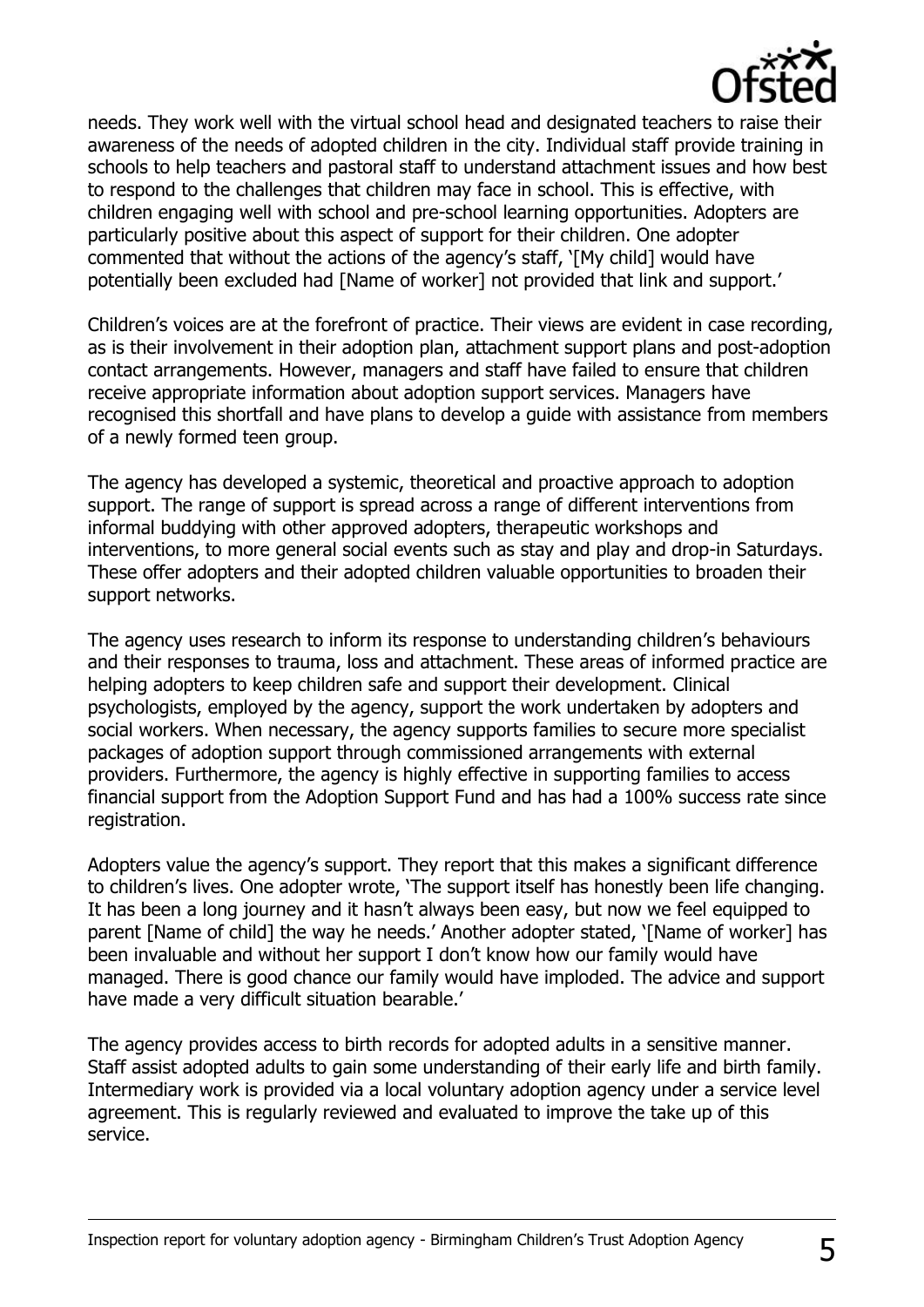

#### **How well children, young people and adults are helped and protected: good**

Good-quality assessments and pre-placement information about children ensure that adopters understand children's backgrounds and any issues that they may face because of their previous experiences. The preparation of adopters includes discussion about some of the risks that children may be exposed to as they get older. Ongoing support sessions allow the agency's staff to continue to monitor children's well-being and to provide support, if necessary. Adopters have access to a range of training to help them to understand the impact of early childhood trauma, including foetal alcohol syndrome, on children's development and behaviour. Effective adoption training and support helps adopters to manage the challenges that children may present as they get older. This helps adopters to continue to care for children safely and to protect them from risks that they might experience.

Children are safe and protected from harm within their adopted families. The agency takes a strong and proactive approach to safeguarding. Adopters fully understand the need to refer allegations of harm and who to refer these to. Staff recognise safeguarding issues and take adopters' concerns seriously. Suitable procedures are in place to deal with and respond to any allegations made about adopters or staff, although none has been made since the agency was registered.

The agency's staff work collaboratively with people in different departments in Birmingham Children's Trust and within good policy and procedural guidelines. Workers know children and their families well, spend time with them and are alert to their needs. This means that they are in a good position to respond should they become aware of any risk of harm. Effective supervision and monitoring by operational managers mean that any potential safeguarding matters are given close oversight.

All staff receive safeguarding training, but there has been no strategic approach to ensure that staff undertake training that updates their understanding of emerging safeguarding challenges, for example radicalisation, county lines and sexual exploitation. Consequently, some staff's knowledge is limited in these areas and so they are unable to give up-to-date safeguarding guidance to their adoptive families. Managers have recognised this and are putting in plans to address this.

Safe recruitment processes for staff, panel members and adopters help to ensure the suitability of these people to work with or care for children.

#### **The effectiveness of leaders and managers: outstanding**

Ambitious managers have a clear vision of excellence and innovation in adoption. The staff team is stable, experienced and highly motivated. This combination has led to innovative and creative practice to achieve the best possible outcomes for children.

Within the agency, there is a culture of high expectations and commitment to children. This ethos is supported by managers who provide staff with strong supervision and guidance. This helps the staff to reflect on their practice and focus on helping children to thrive and achieve permanence in their adoptive family.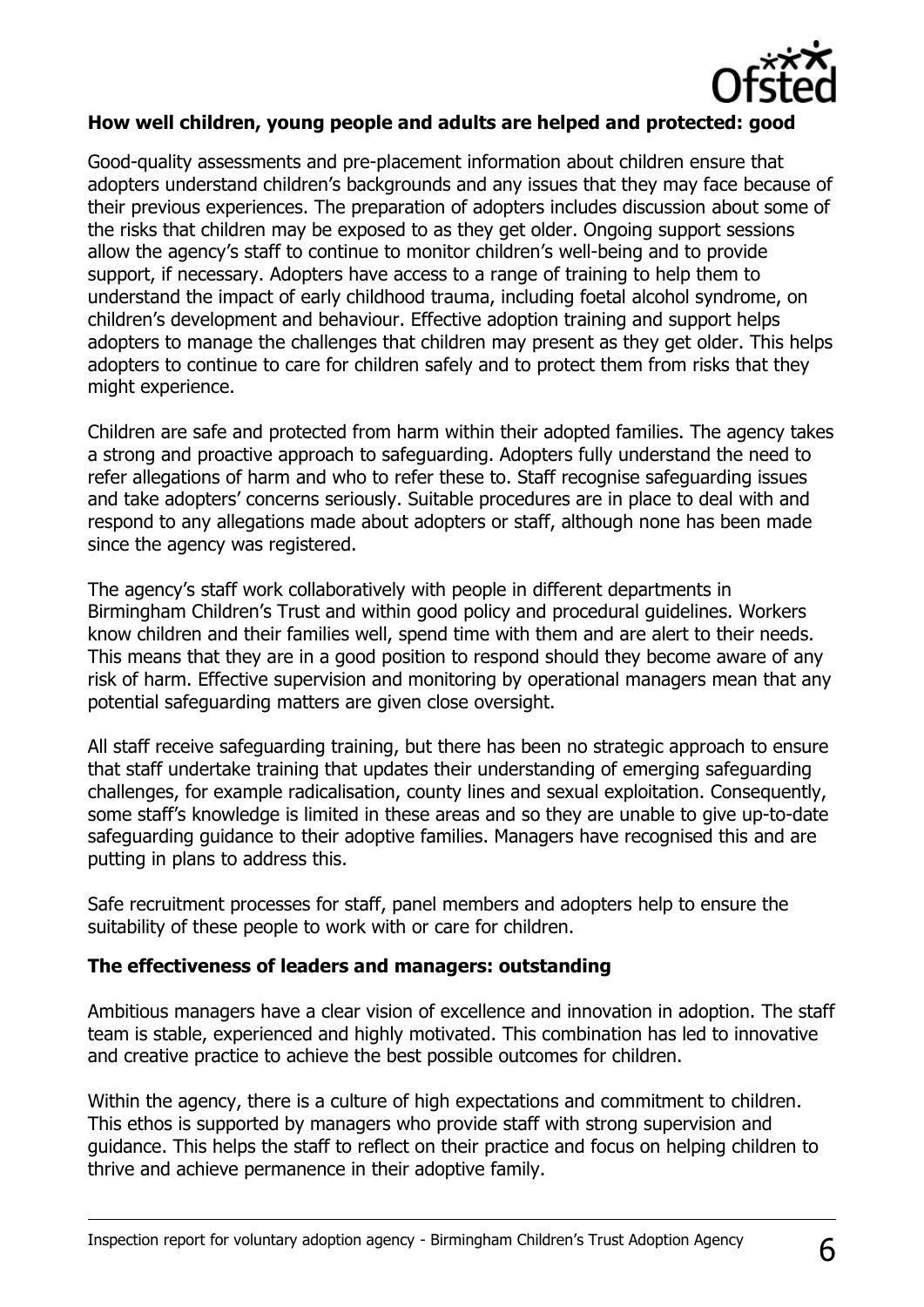

The agency's current manager joined the agency in January 2018, and staff describe her impact as 'inspirational'. One colleague said, 'She's passionate about adoption and her passion is infectious.' The manager recognises the agency's current strengths and areas for further development. She devises and implements effective plans to improve the service further.

Team members have manageable caseloads that enable them to work creatively to support children and their families. They have access to some excellent developmental training, which enables them to effectively assess, train and support adopters.

The breadth and effectiveness of the agency's adoption support work is directly attributable to the quality of leadership and management of the service and the highly committed team members who deliver this work. The support provided to adopters has been recognised on a national level, and the agency's innovative practices are being used to inform the development of centres for excellence in adoption support. As the project manager in a centre for excellence commented, 'We have collaborated in some key areas, learning from the service Birmingham has developed, which appears to be ahead of developments in this area when compared to many other local authorities and regional adoption agencies.'

Staff members receive excellent support from the management team. Observation and evaluation of practice, alongside group and individual supervision, peer learning and reflection, promote further development and practice initiatives. These enhance the stability of placements and improve outcomes for children. High staff support and inspirational leadership promote highly individualised and child-focused work. Furthermore, they help to drive new practice initiatives and improve the service further.

The agency is a learning organisation, and managers and staff reflect on things that have not gone so well, including disruptions, to improve practice. The agency has strong systems to quality assure and monitor its performance. Systems include regular audits, reflective practice sessions, quality assurance at the adoption panel and regular reporting on the progress of the agency from the adoption panel to management. Excellent monitoring and oversight enable the agency to deliver good services to children and adopted families.

Managers and staff regularly seek feedback from service users, which helps to inform and change practice. One adopter told the inspectors, 'I am particularly impressed that a recent review of the service was undertaken with a lot of effort by spending a day consulting with adopters about the different parts of the adoption journey. The outcome of this is that already some positive changes have been made.' One example of positive change is the introduction of new measures to support families with adoptive teens.

Panel members bring a range of experience of adoption, both personal and professional. The panel chairs are suitably experienced and knowledgeable. The adoption panel provides a robust quality assurance function, while being sensitive to the applicants attending panel. Panel members provide feedback to the agency on a regular basis on the quality of reports and presentation of social workers. This enables managers and staff to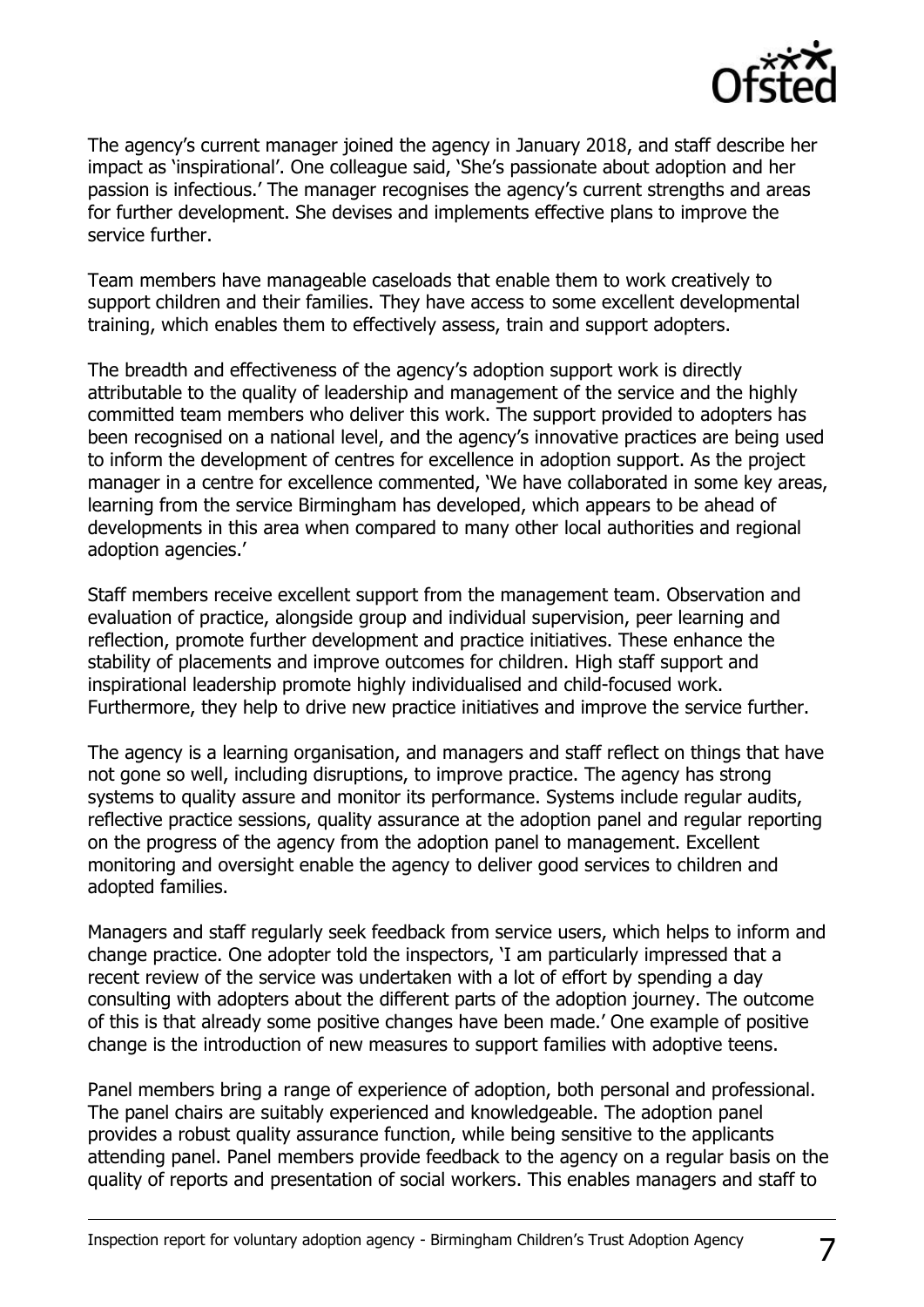

address any issues swiftly. Managers keep panel members informed of developments in the agency, and panel members can attend regular training events. This helps to ensure that panel members keep up to date with changes in practice.

The agency's proactive and imaginative work with other agencies and professionals enhances children's lives through the very high levels of individualised support that it provides to children and their adoptive families. There is excellent working with partner agencies and social work teams, which improves the quality of service offered to children and adopters. The agency is highly committed to this effective joint working, informed by outcome-based commissioning of specialist services. This results in well-planned and supported adoptions for children that are taking place in an increasingly timely manner.

## **Information about this inspection**

Inspectors have looked closely at the experiences and progress of children, young people and adults. Inspectors considered the quality of work and the differences made to the lives of children, young people and adults. They watched how professional staff work with children, young people, adults and each other and discussed the effectiveness of help and care provided. Wherever possible, they talked to children, young people and their families, and adult service users. In addition, the inspectors have tried to understand what the voluntary adoption agency knows about how well it is performing, how well it is doing and what difference it is making for the children, young people and adults whom it is trying to help, protect and look after.

Using the 'Social care common inspection framework', this inspection was carried out under the Care Standards Act 2000 to assess the effectiveness of the service, how it meets the core functions of the service as set out in legislation, and to consider how well it complies with the Voluntary Adoption Agencies and the Adoption Agencies (Miscellaneous Amendments) Regulations 2003, the Adoption Agencies Regulations 2005, any other relevant legislation, and the national minimum standards.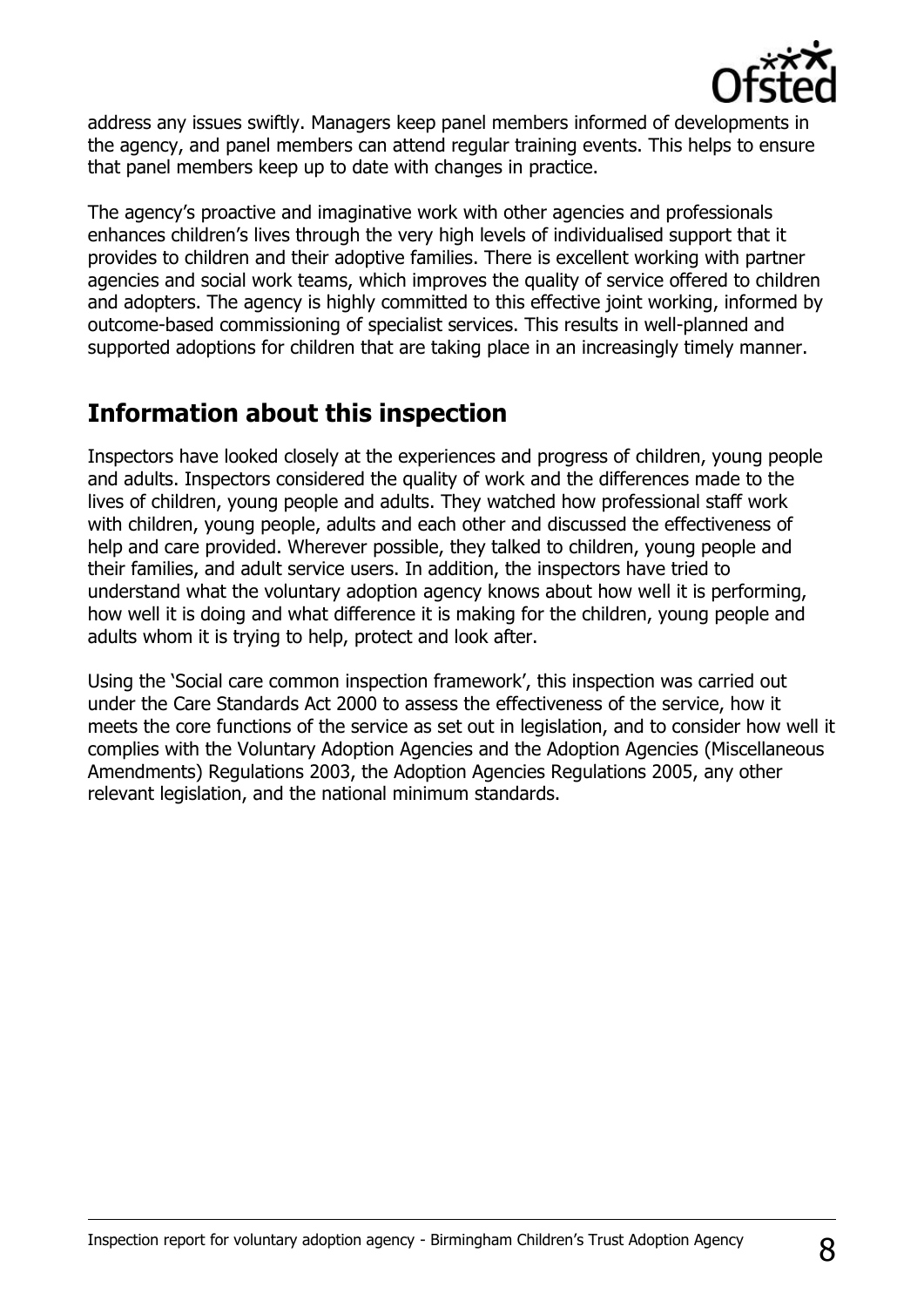

## **Voluntary adoption agency details**

**Unique reference number:** 1273493

**Registered provider:** Birmingham Children's Trust Community Interest Company

**Registered provider address:** Third Floor Zone 16, 1 Lancaster Circus, Birmingham B4 7DJ

**Responsible individual:** Theresa Kane

**Telephone number:** 0121 303 7575

**Email address:** adoptionservices@birminghamchildrenstrust.gov.uk

## **Inspectors**

Anne Daly, social care inspector (lead) Dawn Bennett, social care inspector Suzanne Young, social care inspector Annemarie Parker, social care inspector